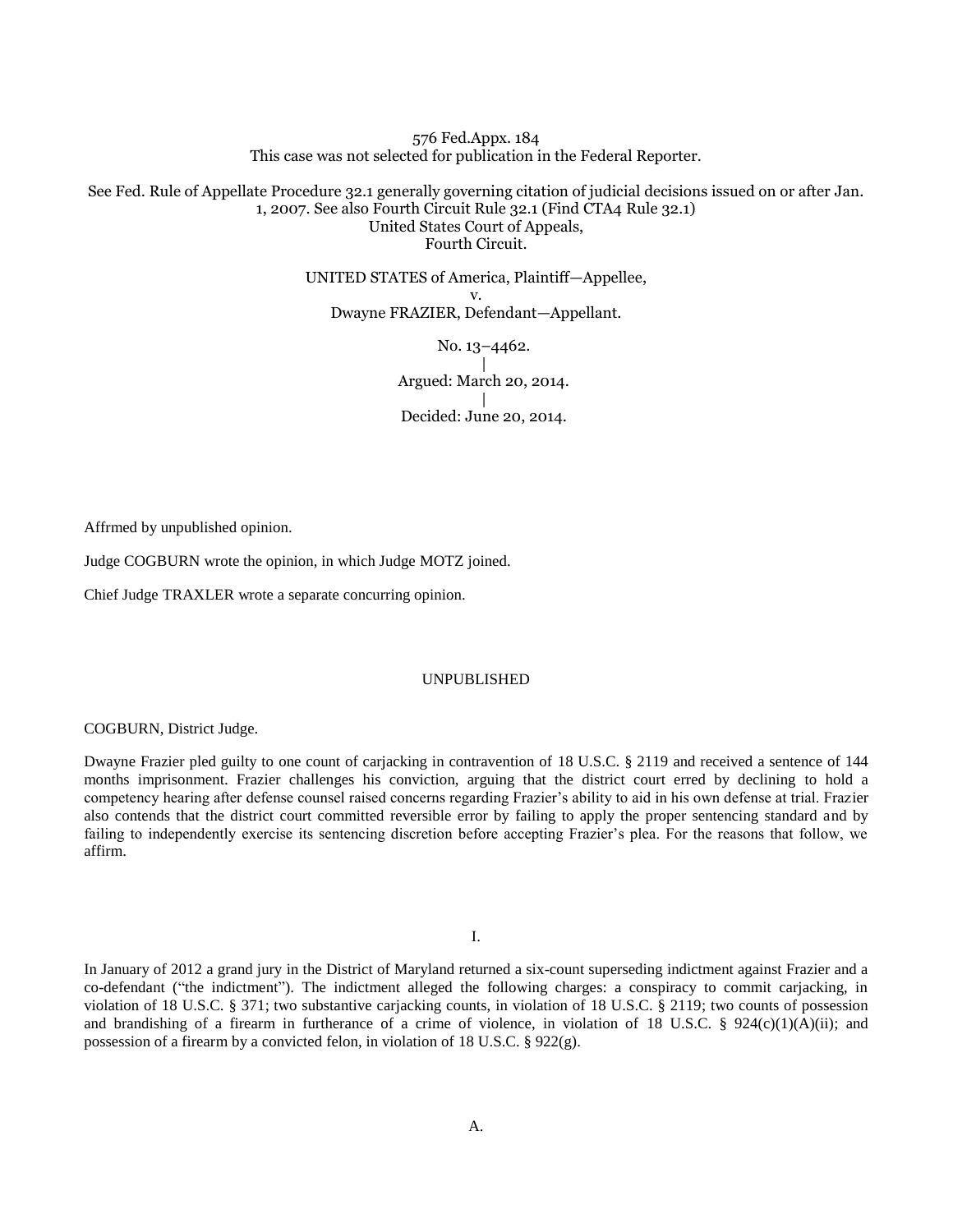The Friday before Frazier's trial was to begin, defense counsel filed a letter under seal with the district court detailing his concerns regarding his client's competency to proceed to trial. Among defense counsel's **\*186** concerns were Frazier's ability to "understand the pros and cons of trial versus a plea"; "to assist in his defense"; and to "intelligently elect whether to testify or not." S.J.A. 1.

The following Monday, the district court inquired into these concerns with defense counsel and Frazier, outside of the presence of the government. After being assured by the district court that nothing disclosed during the ex parte discussion would be considered during sentencing, defense counsel explained to the district court that, based on approximately "a dozen visits" with his client, he believed Frazier to be "habitually under the use [sic] of narcotics at the Chesapeake Detention Facility." S.J.A. 5. Defense counsel explained that during his visits with Frazier he "noticed stains on his fingernails." *Id.* He noted that Frazier's eyes were "glassy" and that Frazier could not pay "any degree of attention." *Id.* Defense counsel also noted that Frazier "giggled and was giddy at inappropriate moments." *Id.* Counsel explained that he believed such supposed narcotic use affected Frazier's competency to proceed to trial principally because Frazier "may or may not be able to assist" in his own defense. S.J.A. 5–6.

Frazier discussed his mental health status with the court and attributed his behavior to the high levels of stress and anxiety he was experiencing. Frazier explained that he had not seen his family in many years, including a two-year-old son whom he had not seen at all. He explained that he had been incarcerated for 16 years prior to being charged in the instant case and the prospect of an additional 33 years of imprisonment should he be convicted pushed his "stress level ... off the chart." S.J.A. 9. Since his incarceration he had been placed on a series of medications including Neurontin and Prozac, and while he admitted that he "smoke[ed]" and that this was a "problem at the Chesapeake Detention Center," he also explained that he had never had a positive urinalysis "for any substance."<sup>1</sup> S.J.A. 8.

After hearing all such testimony, the district court determined that there was no basis to find Frazier incompetent to proceed to trial. The district court explained that, at its request, the United States Marshal's Office conferred with authorities at the detention facility where Frazier was being held, who confirmed that there was no indication that Frazier had taken any illegal drugs. The district court also noted that, as recently as the week before, Frazier had written letters to the court in which he had no difficulty expressing himself. The district court explained that the letters contained no indication that Frazier was delusional or had any difficulty making judgments. While the district court accepted as true defense counsel's observations of his client, the court concluded that there was no reason to suspect that Frazier was incompetent to proceed to trial. While Frazier did seem to giggle at inappropriate moments, the district court explained that such behavior "just seem[ed] to be his manner." S.J.A. 11.

After discussing Frazier's competency outside the presence of the government, **\*187** the district court then turned to jury selection in Frazier's trial. Moments before that was to begin, however, the parties notified the district court that they had reached a plea agreement in principle and requested a brief recess for the government to prepare a written agreement.

Frazier subsequently signed a plea agreement pursuant to FED.R.CRIM.P.  $11(c)(1)(C)$ , under which the parties agreed to a proposed 144 month sentence. Frazier would plead guilty to Count Two of the Indictment, one of the substantive carjacking counts, and in exchange the government agreed to dismiss the remaining counts in the Indictment.

The district court proceeded through a lengthy colloquy with Frazier regarding the terms of the plea agreement during which it explained that if the plea was accepted, the sentence imposed would be 144 months. The district court also conducted further inquiry into Frazier's competency before fully advising Frazier of the rights he would have at trial including his right to testify, the presumption of innocence, the government's burden, and his right to appeal should he be convicted. After being so advised, Frazier confirmed that he still wished to plead guilty and the court accepted his plea.

Upon Frazier's request and consent by the government, the district court then proceeded directly to sentencing. The district court began by pronouncing Frazier's criminal history category, the stipulated offense level under the proposed plea agreement, and the applicable guideline range of 135 to 168 months. The district court then allowed the government, defense counsel, and Frazier the opportunity to speak. Defense counsel stated that Frazier had asked "several intelligent questions" and that defense counsel believed that Frazier was competent to proceed with the plea hearing. J.A. 50–51.

The district court then considered the proposed 144 month sentence, noting that such a sentence was consistent with the plea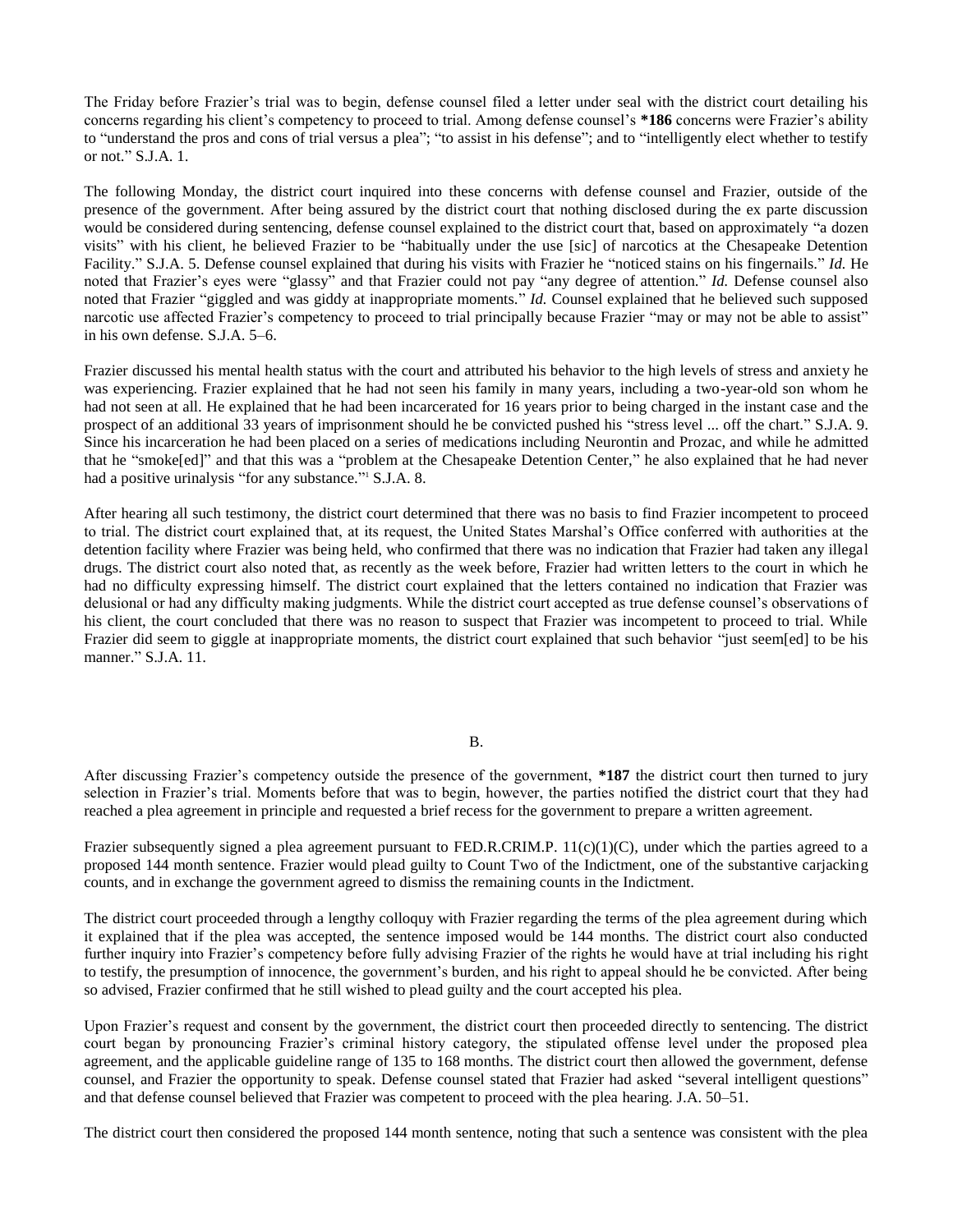agreements offered to Frazier's co-defendants. The district court concluded that, having already tried one of Frazier's co-defendants and being thoroughly familiar with the particular facts of the case, the proposed sentence was "in the range of reasonableness," and ultimately accepted the 144 month sentence as the appropriate term of imprisonment. J.A. 75.

II.

Frazier now appeals his sentence, contending that (1) the district court erred by not holding a competency hearing to determine whether he could proceed to trial; and (2) that the district court erred by sentencing him to the agreed upon 144 month term of imprisonment.

A.

**[1]** We hold that the district court did not abuse its discretion in failing to order a competency hearing. Title 18, United States Code, Section 4241(a) requires a district court to hold such a competency hearing "if there is reasonable cause to believe that the defendant may presently be suffering from a mental disease or defect rendering him mentally incompetent to the extent that he is unable to understand the nature and consequences of the proceedings against him or to assist properly in his defense." 18 U.S.C. § 4241(a). Even if no motion is made by counsel, "[t]he district court must *sua sponte* order a competency hearing if reasonable cause is demonstrated." *United States v. Mason,* 52 F.3d 1286, 1289 (4th Cir.1995). Whether reasonable cause has been demonstrated, however, is left to the discretion of the district court. *Id.* at 1289.

**\*188** Frazier's challenge on appeal is a "procedural competency claim," that is, he need not demonstrate that he was in fact incompetent at the time of his guilty plea and sentencing, but merely that the district court erred by not ordering a competency hearing. *United States v. Banks,* 482 F.3d 733, 742 (4th Cir.2007). "To prevail, the defendant must establish that the trial court ignored facts raising a bona fide doubt regarding the defendant's competency to stand trial." *Walton v. Angelone,* 321 F.3d 442, 459 (4th Cir.2003) (internal quotation marks omitted).<sup>2</sup>

We review the district court's determination that no reasonable cause existed to order a competency hearing for abuse of discretion, under which, "this Court may not substitute its judgment for that of the district court; rather, we must determine whether the court's exercise of discretion, considering the law and the facts, was arbitrary or capricious." *Mason,* 52 F.3d at 1289.

Appellant's principal contention is that the district court should have deferred to defense counsel's impression that he was under the influence of narcotics rendering him unable to assist in his own defense. He further contends that the district court's observations regarding Frazier's competency were "qualitatively less meaningful" than those of defense counsel, who had the "unique vantage point" of observing his behavior numerous times over a six-month period. According to appellant, the district court's interaction with him was brief and involved "little back-and-forth discussion."

Besides defense counsel's own statements of what he and his investigators had observed, nothing before the district court suggested that Frazier was incompetent to assist in his own defense. The district court accepted as true defense counsel's impression, but determined that reasonable cause did not exist to suspect that Frazier was incompetent to stand trial in the face of other available evidence. *See Mason,* 52 F.3d at 1290 ("The trial court must look at the record as a whole and accept as true all evidence of possible incompetence in determining whether to order a competency hearing.") (internal quotation marks omitted).

"The district court should examine all of the record evidence pertaining to the defendant's competence, including: (1) any history of irrational behavior; (2) the defendant's demeanor at and prior to sentencing; and (3) prior medical opinions on competency." *United States v. Moussaoui,* 591 F.3d 263, 291 (4th Cir.2010) (citing *United States v. General,* 278 F.3d 389, 397 (4th Cir.2002)) (internal quotation marks omitted). Here, the district court properly considered that Frazier had not tested positive for drug use at the detention facility where he was being held, a fact which was bolstered by Frazier's own statement that although he "smoked," he had never tested positive during any urinalysis. Instead, Frazier attributed any odd behavior that defense counsel may have noticed to stress and anxiety, for which he was prescribed medication.

The district court further noted that Frazier, in a series of pro se letters to the court, had demonstrated that he was clearly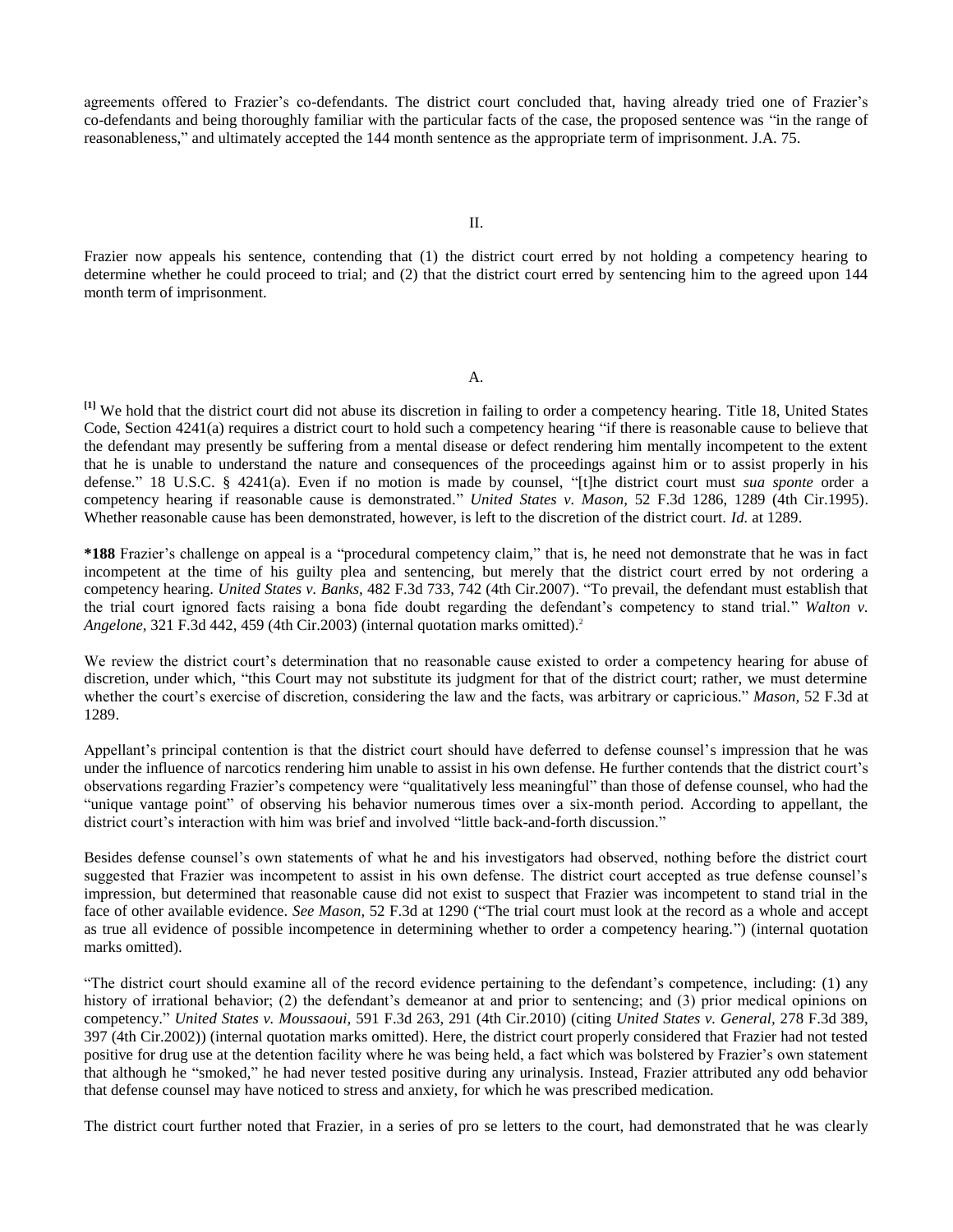capable of expressing himself and was not delusional. Frazier contends that such statements indicate that the district court applied the wrong standard in determining his competency. Under § 4241(a), a competency **\*189** hearing is required if there is reasonable cause to believe a defendant is "unable to understand the nature and consequences of the proceedings against him *or* to assist properly in his defense." 18 U.S.C. § 4241(a) (emphasis added). According to Frazier, the district court's statements indicate that it failed to consider whether he was competent to assist in his own defense.

A complete and thorough review of the transcript, however, reveals that this argument mischaracterizes the district court's analysis during the *ex parte* hearing. Furthermore, it puts the cart before the horse in the § 4241 analysis in that it assumes the district court had determined that Frazier was suffering from a mental disease or defect. By its terms, § 4241 presupposes that before a district court analyzes the effect a defendant's mental disease or defect may have on defendant's competency to understand the nature and consequences of the proceedings against or to assist properly in his defense, it has already found that the defendant does indeed suffer from such a mental disease or defect. Here, the district court's questioning and analysis indicates that it was simply considering all available evidence to determine whether Frazier suffered from any mental affliction to begin with. After properly determining that Frazier was not suffering from a mental disease or defect, there was no need to continue the analysis. The fact that Frazier was taking Neurontin and Prozac does not necessarily mean that he was suffering from a mental disease or defect.

Frazier suggests that the district court should have ordered a psychiatric evaluation under § 4241(b), but provides no indication of how the district court abused in its discretion in declining to do so. Setting aside the fact that subsection (b) provides that "the court *may* order a psychiatric or psychological examination," nothing in the record suggests that such an examination would have aided the district court in its determination. 18 U.S.C. § 4241(b) (emphasis added). Frazier contends that an evaluation was warranted because the source of Frazier's cognitive difficulty was not clear. Again, Appellant's argument assumes too much by concluding that Frazier was indeed suffering from cognitive difficulty when, besides defense counsel's impression, nearly all the available evidence was to the contrary. As the district court noted, Frazier may have exhibited odd behavior, but that "just seem[ed] to be his manner." And when Frazier was allowed the opportunity to speak about his counsel's concerns, he attributed his odd behavior to stress, depression, and the medication he had been prescribed. Frazier did not show any sign of incompetency during the *ex parte* hearing or the sentencing hearing. He was able to understand the district court's questions and concerns without any difficulty and respond precisely and cogently. Further, when the issue of Frazier's competency arose during the plea hearing, defense counsel abandoned his earlier concerns and stated that he believed Frazier was "competent to proceed." J.A. 50–51.

The requirement of  $\S$  4241(a) that the district court grant a competency hearing when reasonable cause exists cannot be expanded to require such a hearing whenever defense counsel raises concerns regarding his client's competency or where a defendant takes prescribed medication. Ultimately, it is up to the district court in its discretion to determine whether reasonable cause exists to require a competency hearing. We therefore find that the district court did not abuse its discretion in failing to order a hearing to determine Frazier's competency to stand trial.

## **\*190** B.

<sup>[2]</sup> Appellant next contends the district court erred by deferring to the plea agreement in determining Frazier's sentence of 144 months imprisonment. The plea agreement in this case was proffered pursuant to Federal Rule of Criminal Procedure  $11(c)(1)(C)$ . Under Rule  $11(c)(1)(C)$ , the parties may stipulate that "a specific sentence or sentencing range is the appropriate disposition of the case." FED.R.CRIM.P.  $11(c)(1)(C)$ . "[S]uch a recommendation or request binds the court once the court accepts the plea agreement." *Id.* In this case, the parties agreed in the plea agreement that 144 months imprisonment was the appropriate sentence.

Appellant contends that the district court erred by not first independently determining the appropriate sentence and then, considering that sentence, deciding whether it could accept defendant's plea. Title 18, United States Code, Section 3553(a) requires district courts to "impose a sentence sufficient, but not greater than necessary, to comply with the" four congressionally mandated goals of sentencing. 18 U.S.C. § 3553(a)(2). In determining the appropriate sentence for a defendant, § 3553(a) requires the court to consider these goals as well as the other factors listed in subsection (a).

Appellant contends that the district court erred because it failed to consider these factors in determining Frazier's sentence. According to Appellant, the district court applied the wrong standard and accepted the plea because the recommended 144 month sentence was "in the range of reasonableness." J.A. 75; *see United States v. Tucker,* 473 F.3d 556, 561 (4th Cir.2007) (holding that a district court's mission in sentencing is not to impose a 'reasonable' sentence but rather, one sufficient, but not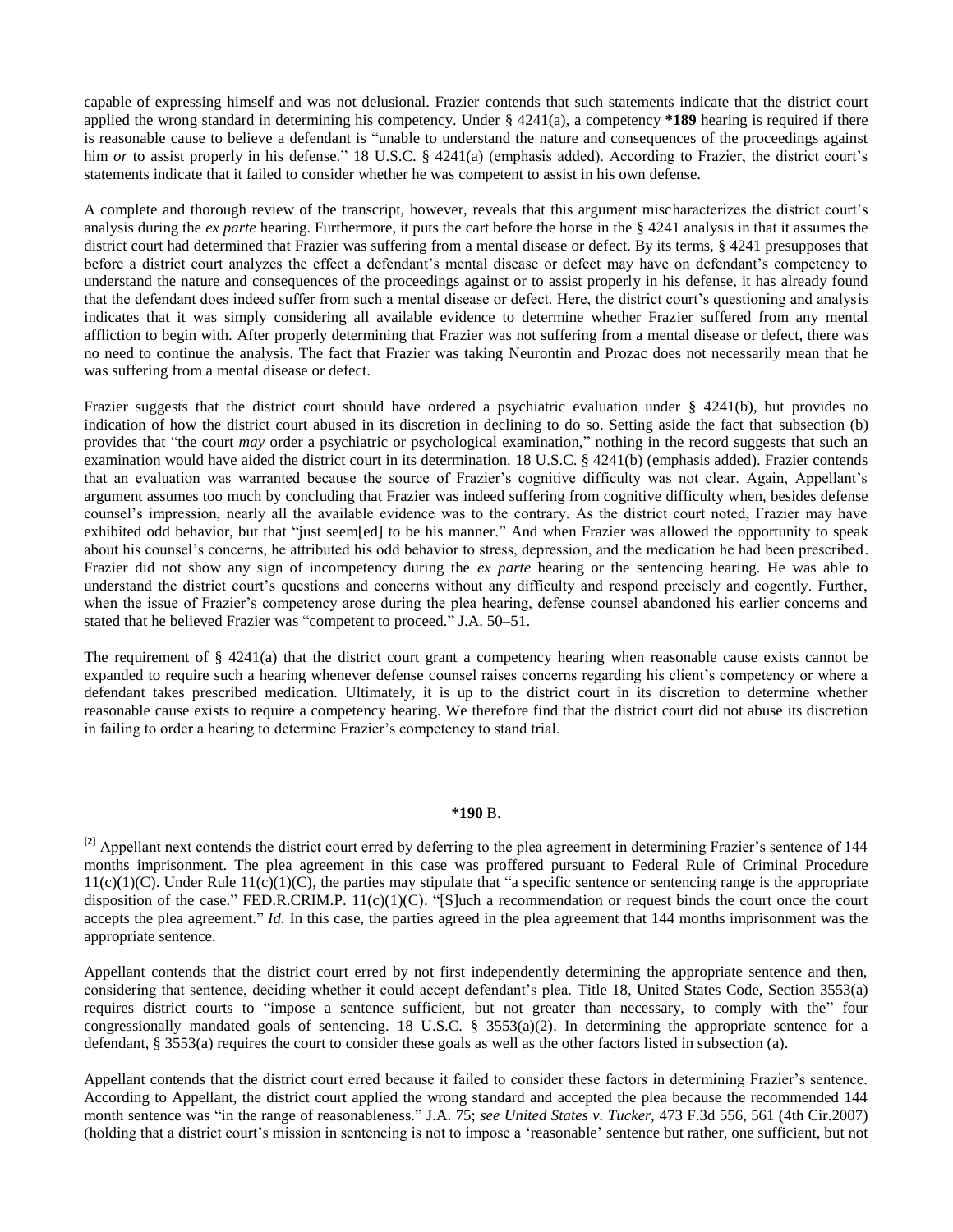greater than necessary, to comply with the purposes of  $\S$  3553(a)). By not first determining the appropriate sentence, Appellant argues, the district court "abdicat[ed] its constitutional duty to exercise its own independent judgment in sentencing Mr. Frazier." Appellant's Br. 38.

The government contends that this court need not reach this issue as Frazier waived his right to appeal his sentence in his plea agreement and that this portion of his appeal must be dismissed. "Whether a defendant has effectively waived his statutory right to appeal his sentence is a question of law subject to de novo review." *General,* 278 F.3d at 399. We "will enforce the waiver if it is valid and the issue appealed is within the scope of the waiver." *United States v. Davis,* 689 F.3d 349, 355 (4th Cir.2012). Frazier's plea agreement contains the following provision:

The Defendant and this Office knowingly waive all right ... to appeal whatever sentence imposed ... *except* as follows: (i) the Defendant reserves the right to appeal any sentence to the extent that it exceeds 144 months imprisonment; and (ii) this Office reserves the right to appeal any term of imprisonment to the extent that it is below 144 months' imprisonment.

J.A. 85.

"The validity of an appeal waiver depends on whether the defendant knowingly and intelligently agreed to waive the right to appeal." *United States v. Blick,* 408 F.3d 162, 169 (4th Cir.2005). Whether an appeal waiver was knowing and intelligent is determined based on the totality of the circumstances and "must depend, in each case, upon the particular facts and circumstances surrounding that case, including the background, experience, and conduct of the accused." *Id.* (quoting *United States v. Davis,* 954 F.2d 182, 186 (4th Cir.1992)).

**\*191** In this case, the record fully establishes that Frazier knowingly and intelligently waived his right to appeal his sentence if it did not exceed 144 months. During the plea colloquy the district court unambiguously informed Frazier of the appeal waiver in his plea agreement. The district court explained that should he be convicted at trial, he would have the right to appeal his conviction. By signing the plea agreement, the district court explained, he would be waiving his right to appeal the conviction. The district court also explained that under the plea agreement Frazier would waive his right to appeal any sentence not greater than 12 years. Frazier's unequivocal response was that he understood and that he wished to move forward with his guilty plea. Moreover, Frazier discussed the plea agreement with defense counsel and confirmed that he was satisfied that he was "doing the right thing" by waiving his right to appeal any sentence in excess of 12 years. J.A. 55.

Appellant contends that the appeal waiver is not valid because "the district court never validly accepted" the plea agreement. Appellant's Br. 47. Appellant contends that because the district court failed to exercise its sentencing authority to independently determine the appropriate sentence, the plea agreement was never validly accepted, and because the plea was never validly accepted, the plea waiver has no vitality.

Whether the district court was required to consider the  $\S$  3553(a) factors to determine the appropriate sentence before accepting Frazier's plea has no impact on the valid appeal waiver in the plea agreement. The acceptance of a plea and sentencing are two separate and distinct phases of criminal procedure. Acceptance of a plea is governed by Federal Rule of Criminal Procedure 11(b) while sentencing is governed by Rule 32. Not only is there no binding authority for Appellant's proposition, [Federal Rule of Criminal Procedure 11\(d\)](http://www.westlaw.com/Link/Document/FullText?findType=L&pubNum=1000598&cite=USFRCRPR11&originatingDoc=I2d04f17bf8c911e3a795ac035416da91&refType=RB&originationContext=document&vr=3.0&rs=cblt1.0&transitionType=DocumentItem&contextData=(sc.Search)#co_pp_5ba1000067d06) recognizes that acceptance of a plea is distinct from sentencing, as a plea may be withdrawn "after the court accepts the plea, but before it imposes sentence." FED.R.CRIM.P.11(d)(2). Because Frazier knowingly and intelligently waived his right to appeal any sentence in excess of 12 years pursuant to his plea agreement, we dismiss his sentencing challenge.

III.

For the foregoing reasons, we affirm the judgment of the district court.

*AFFIRMED.*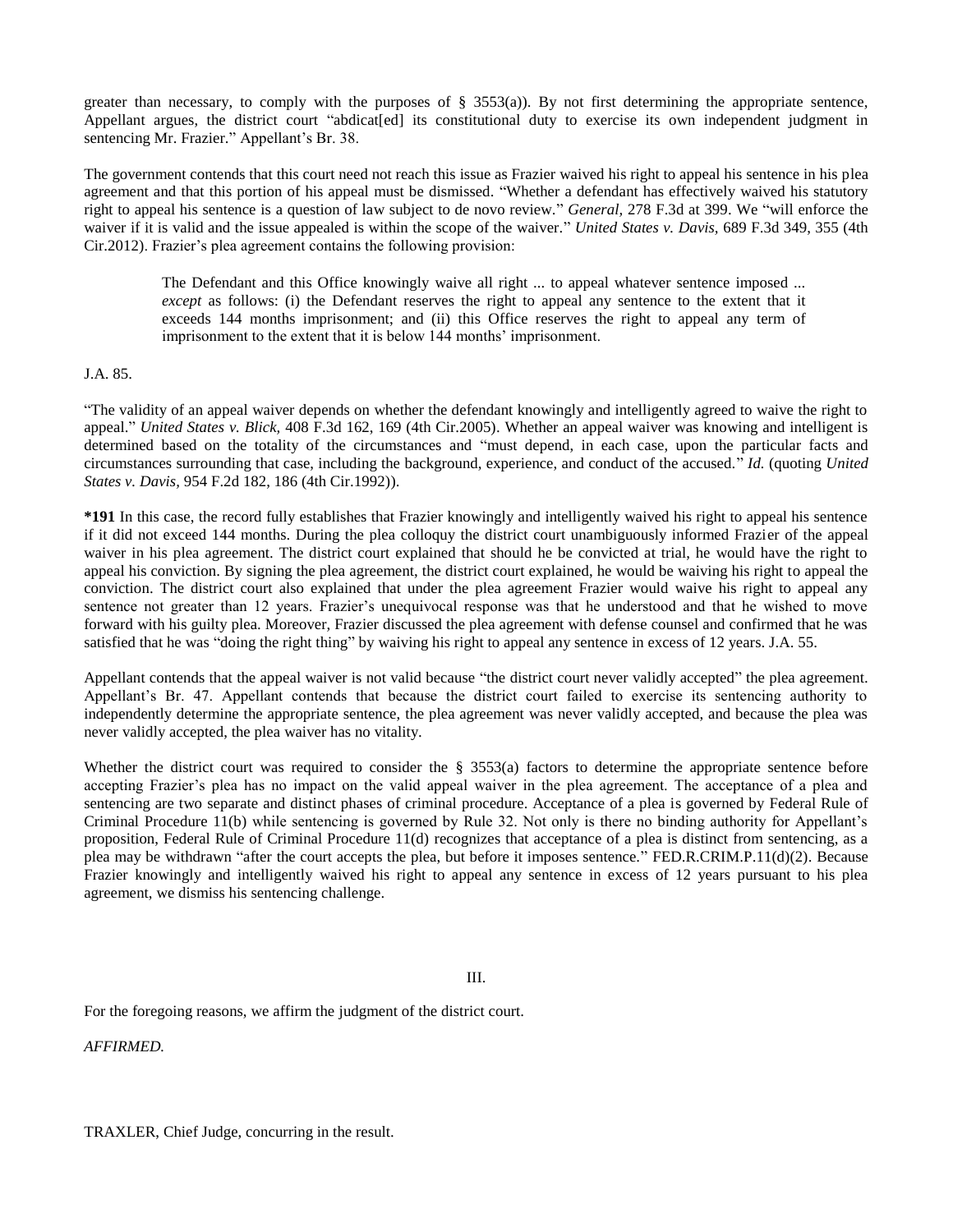I agree, for the reasons expressed by the majority, that the district court did not abuse its discretion in failing to order a competency hearing. However, because my analysis of the other issue Frazier raises differs from that of the majority, I write separately.

When a defendant pleads guilty to a charged offense, Federal Rule of Criminal Procedure  $11(c)(1)(C)$  allows the parties to "agree that a specific sentence or sentencing range is the appropriate disposition of the case." When the parties reach this type of agreement ("a C-plea"), "the court may accept the agreement, reject it, or defer" its decision until after reviewing the presentence report. Fed.R.Crim.P.  $11(c)(3)(A)$ . Yet although the court is free to accept or reject the plea agreement, the parties' agreed-upon sentence "binds the court once the court accepts the plea agreement." Fed.R.Crim.P. 11(c)(1)(C). Frazier contends that the district court erred in accepting his C-plea without finding that the agreed-upon sentence was sufficient but not greater than necessary to **\*192** serve the sentencing goals identified in 18 U.S.C. § 3553.

The government argues that we need not review the merits of Frazier's argument because Frazier's plea agreement contains a waiver of his right to appeal a sentence of 144 months, the sentence Frazier received. I disagree. If Frazier is correct that the district court committed reversible error in accepting the plea agreement, then the agreement is invalid and neither side is bound by the terms therein, including the appellate waiver. *See United States v. Portillo–Cano,* 192 F.3d 1246, 1250 (9th Cir.1999). I therefore turn to the merits of Frazier's argument.

Because Frazier asserts it for the first time on appeal, our review is for plain error only. *See United States v. Olano,* 507 U.S. 725, 732, 113 S.Ct. 1770, 123 L.Ed.2d 508 (1993). To succeed on plain-error review, a defendant must show: (1) there was error, (2) the error was plain, and (3) the error affected his substantial rights. *See id.* Even if a defendant can satisfy these requirements, correction of the error remains in the court's discretion, which it "should not exercise ... unless the error seriously affects the fairness, integrity, or public reputation of judicial proceedings." *Id.* (internal quotation marks and alteration omitted).

Sentencing Guidelines § 6B1.2(c) governs whether a district court should approve a plea agreement that includes a specific sentence. The policy statement states that

the court may accept the agreement if the court is satisfied either that:

(1) the agreed sentence is within the applicable guideline range; or

 $(2)$ (A) the agreed sentence is outside the applicable guideline range for justifiable reasons; and (B) those reasons are set forth with specificity in the statement of reasons form.

U.S.S.G. § 6B1.2(c) p.s.; *see Freeman v. United States,* –––U.S. ––––, 131 S.Ct. 2685, 2692, 180 L.Ed.2d 519 (2011) (plurality opinion); *id.* at 2696 (Sotomayor, J., concurring in the judgment).

Here, the district court explicitly noted that the parties had stipulated that the applicable guideline range was 135 to 168 months, and Frazier does not argue otherwise now. In arguing that the district court's finding that the agreed-upon sentence was reasonable did not provide a sufficient basis for the district court to adopt the plea agreement, Frazier does not make reference to U.S.S.G. § 6B1.2(c). Rather, he argues that, in order to validly adopt the agreement, the district court needed to explicitly find that the agreed-upon sentence was " 'sufficient, but not greater than necessary' " to accomplish the goals of sentencing. *Kimbrough v. United States,* 552 U.S. 85, 101, 128 S.Ct. 558, 169 L.Ed.2d 481 (2007) (quoting 18 U.S.C. § 3553(a)). Essentially, his argument would allow the district court to accept a C-plea only if the agreed-upon sentence were exactly the sentence that the district court would have imposed if left to its own devices. I am not aware of any case that has limited a district court's discretion regarding whether to accept a C-plea in this way, and such a limitation would seem to be at odds with U.S.S.G. § 6B1.2(c). Thus, in my view, the district court did not err—and certainly did not plainly err—in approving the agreement.

## **All Citations**

576 Fed.Appx. 184

Footnotes